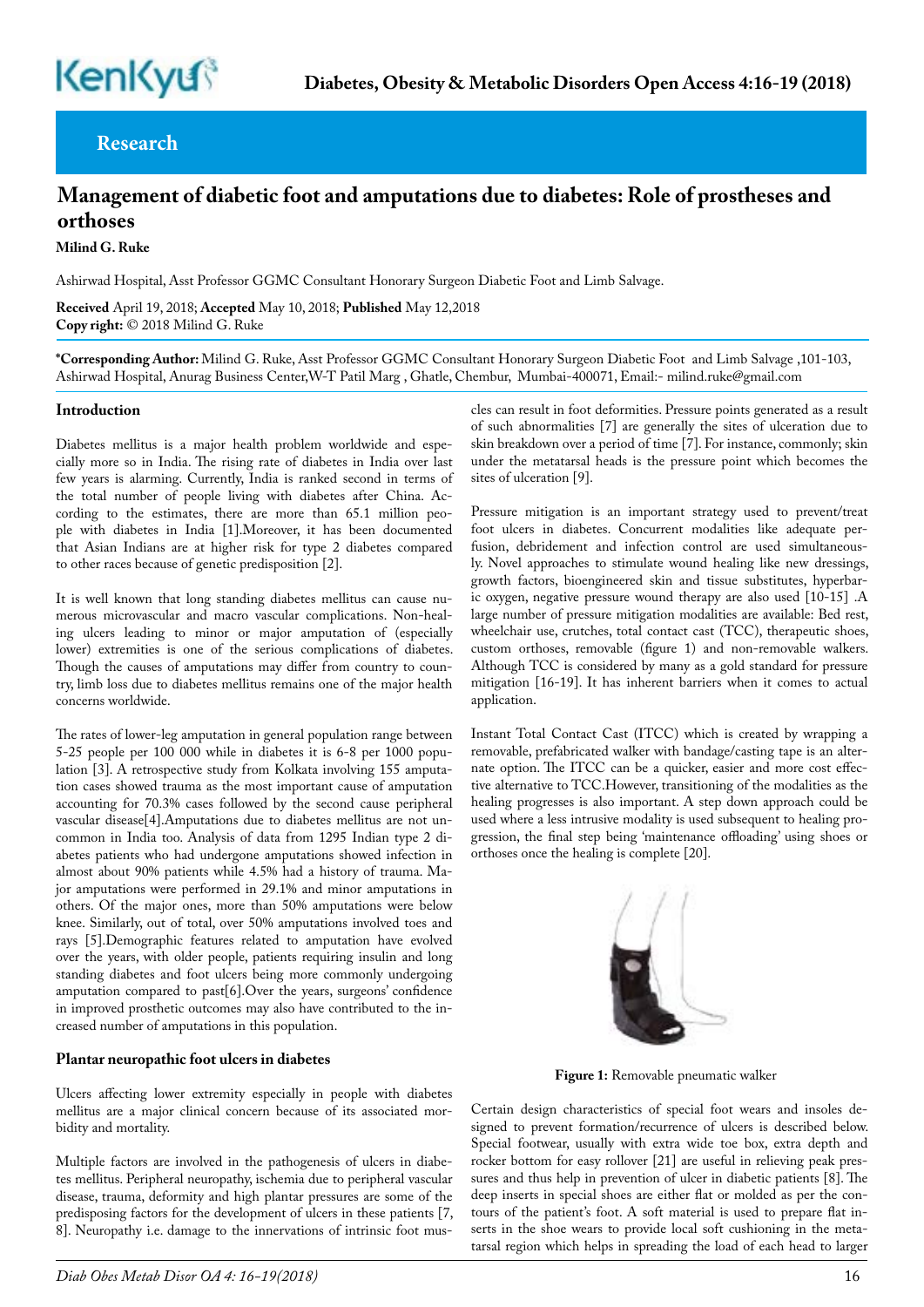area to avoid discomfort and future complications [9].

#### **Preventive care**

Prevention of ulcer formation is the best way to avoiding intermittent periods of reduced mobility, hospitalization, infections and in a worst case scenario, a major amputation. Patient awareness and education plays an important role in the management and successful outcome of diabetic foot ulcer. The patients should be educated about foot hygiene, daily inspection of the foot for presence of any abnormal sign, and use of properly fitting and comfortable footwear [8].The authors firmly believe that preventive footwear and insoles play such a crucial role in determining prognosis that they cannot be left to be treated by under-qualified technicians. The referring doctors must place a heavy emphasis on design and customization by knowledgeable, qualified professionals who are a part of the multidisciplinary team.

## **Amputations and selection of amputation levels**

Formation of ulcer increases the risk of wound progression eventually leading to amputation. In the diabetic foot patient, about 85% patients have leg ulcer prior to limb amputation [22]. Lower extremity amputations are common, disabling and costly complication of type 2 diabetes[23,24] Moreover, factors increasing risks of amputation in patients with diabetic foot ulcers include irregular monitoring of HbA1c levels, improper footwear, and smoking[25].

Different factors help in determining the level of amputation. The important criteria include clinical examination, presence of circulation as determined by various investigative methods (e.g. Doppler, venography etc) and the experience of surgeon [26]. Risk of complications and secondary amputation are also considered while deciding the site of amputation. Once the decision of amputation is made the site of amputation is selected to create a stump which provides good place for prosthetic attachment [27].

The amputations of lower extremity owing to diabetes can be broadly classified into three types; toe and partial foot amputations, Transtibial (below knee) amputations and transfemoral (above knee) amputations.

Hind foot amputations are generally considered for people with poor mobility and poor vision because of the possibility of ambulation without a prosthesis. When the surgical wound is healed, patients are offered customized shoes and they are encouraged to walk for short distances [28].

Trans-metatarsal amputation, another surgery in diabetes patients is debated due to high risk of requirement of extra surgery. However, if the procedure is successful, these patients can have good quality of life and can go back to previous lifestyle. A study evaluating outcomes of trans-metatarsal amputations in 46 patients with diabetes showed 26% required higher amputation level and another 22% required a wound revision. The patients in whom the original amputation level was maintained were able to walk without prosthesis [29]. The orthosis/footwear, if used to treat toe and partial foot amputations must consider the altered biomechanics as well as patient prognosis.

Modified Pirogoff 's amputation is an effective method for the management of diabetic foot infections in properly selected patients. This procedure is useful in patients having palpable posterior tibial pulse, ankle brachial index more than 0.7, good haemoglobin level and distal infections not extending proximally beyond the midfoot level. Good wound healing and tibio-calcaneal arthrodesis of the stump can be achieved in these patients [30]. Patients can ambulate without prosthesis at home. For ambulation in community and in workplace, the authors recommend using prosthesis. Provision of a prosthetic foot can replace the important biomechanical function of roll over, leading to a natural walking pattern and protection of the intact leg from extended loading time.

Of the different approaches, transtibial amputation is preferred due to

easy prosthetic fitting.Transtibial amputation may provide similar mobility and quality of life and fewer complications and re-amputations compared to partial foot amputations [31] Further, the authors experience of treating several diabetic transtibial amputees suggests that with the availability of modern technology, a comfortable prosthesis can be provided to these patients. A customised, light weight functional prosthesis using modern technology can help restore mobility and self-confidence for patients and improve quality of life. Transtibial amputation is generally performed at the junction of the upper and middle third of the tibia.

A prospective study among 151 patients evaluated the factors affecting the clinical outcome of below knee amputations in diabetic foot patients. Overall, outcomes were good in 73.5% patients. This prospective study has shown that about half patients undergoing below knee amputation due to diabetic foot can attain mobility with prosthesis after one year [32].

Generally when the transfemoral amputation is performed, the residual limb length of minimum 4-6 inches from the groin is left in order to fit the prosthesis [33].

### **Expectations from prostheses**

The prosthesis must help in ambulation and all types of movements without significant discomfort and improve the quality of life of the amputee. Ambulation and self-esteem derived out of independence in day-to-day activities are factors critical to control blood sugar levels in diabetic amputees. It is important that the prosthesis prompts prosthetic user to spend equal time on both feet. If the 'intact' foot has to carry body weight for a longer time, then its condition is bound to deteriorate eventually. In most amputations, the 'intact' contralateral foot will also be affected because of the unequal distribution of forces [34]. Protection of the 'intact' leg is an important function that the prosthesis has to carry out.

Having said this, while evaluating outcomes of prosthetic rehabilitation, one must also consider that prosthesis alone is not responsible for poor functions in amputees. Many patient-related factors also play a role in post-prosthetic ambulation. Elderly people, those with depression, dialysis, chronic obstructive pulmonary disease create limitations in mobilization, though most people have uneventful prosthetic fitting by one year after lower limb amputation [35].

#### **Prosthetic Rehabilitation**

The loss of entire or part of limb is a catastrophic event for a patient because it limits physical activities and poses psycho-social challenges. The challenges need to be overcome by coordinated efforts of medical professional, para-medical staff and patient himself as well as his family.

Choice of a Prosthetic prescription is determined by factors like patient's mobility grade (indoor mobility/everyday activity/active user), residual limb condition and the patient's expectations from the prosthesis. In the authors' opinion, following prosthetic factors play a key role in producing a positive prosthetic outcome:

a. Pre-amputation counselling and rehabilitation goal setting with patient & carers

Alignment of patient's and carers' expectations from prosthetic rehabilitation with what is actually 'achievable' is extremely important. Consultations by experienced, qualified prosthetists or peer members can prepare the patient in advance and avoid much anxiety and fear that ensues following the amputation. A goal-oriented rehabilitation plan at this stage can help speed up the recovery and eventual prosthetic rehabilitation.

b. Pre-prosthetic preparation: therapy to prepare the patient for an early prosthetic fitment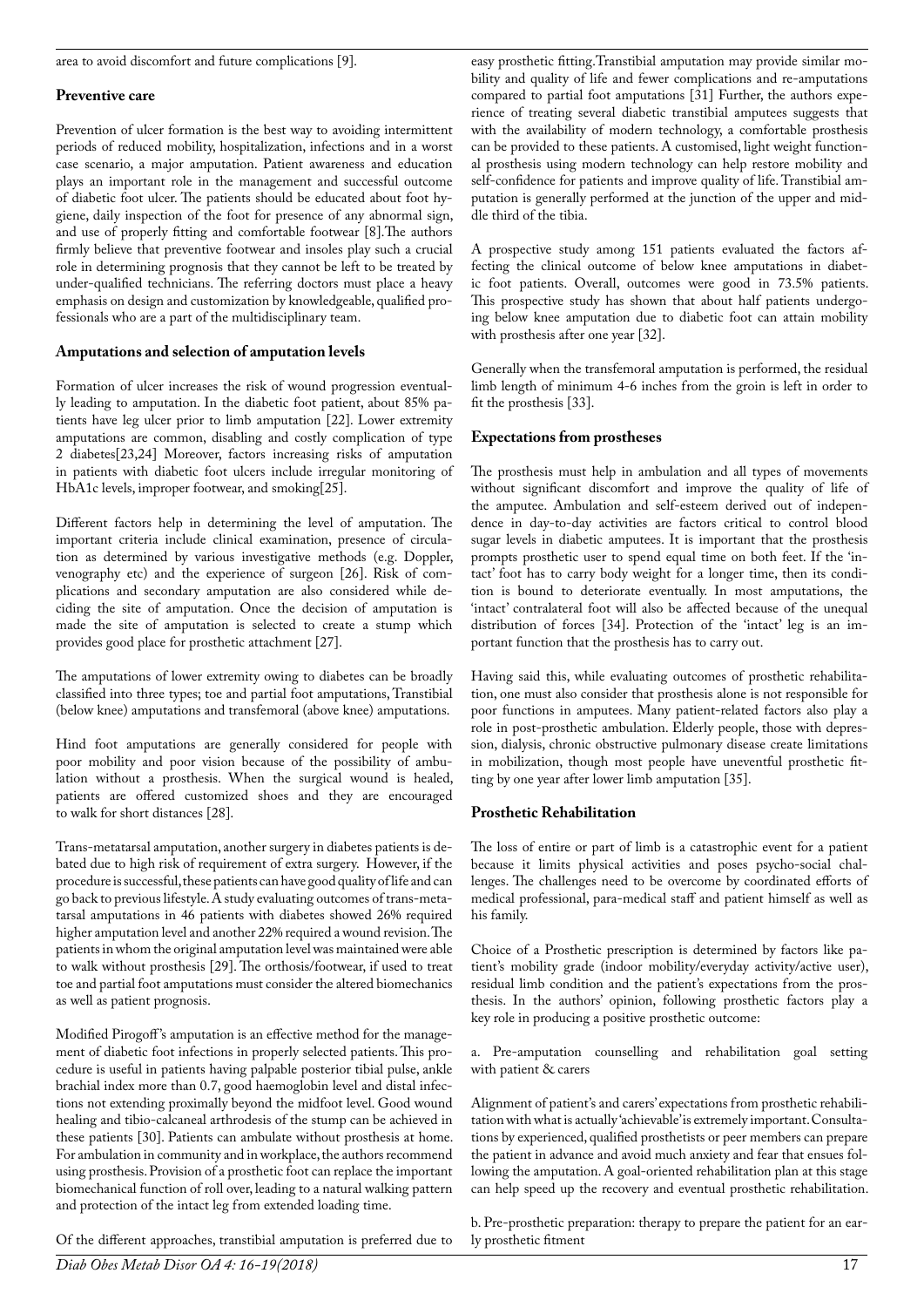The time between amputation to actual prosthetic fitment can extend from a few weeks to months. In an Indian setting where the patient is discharged after amputation with less or no access to therapeutic intervention, he/carer must be informed about importance of oedema control, balance and strengthening and skin care and hygiene. This can reduce the time required for prosthetic fitment.

The skin of the residual limb is highly susceptible to complications. However, skin disease and stump site pain may delay mobility. This skin needs to be adjusted to the humid environment inside the prosthetic socket. Moreover, it has to survive in presence of compression and friction during walking and standing. Presence of diabetes increases the risk of complications due to immunological alterations. Considering these factors, the objective of the rehabilitation is to increase adaptation and durability of the amputation stump by decreasing the rates of skin complications[36].

c. Thorough clinical assessment and selection of components by a qualified and experienced professional

Appropriate choice of prosthetic socket design and technology as well as functional components is extremely important. For example while choosing socket design for a diabetic amputee, choice of suitable interface material can protect the residual limb skin from friction and shear that is encountered in the prosthesis. Use of skin friendly, non-allergenic gel liners (Fig 2) is prevalent in developed countries, slowly also permeating in Indian situation. Socket design itself plays a key role in reducing peak pressures. With advent of vacuum assisted suspension systems, more effective suspension can be provided. A better suspension promotes the feeling that the prosthesis is a part of the body itself and improves proprioception, thus enhancing outcomes.



**Figure 2:** Soft liners as interface between prosthetic socket and residual limb

Soft liners provided as an interface between prosthetic socket and residual limb provide comfort to the patients and prevent repeated injuries to the stump during movements (figure 2).

Similarly a light-weight prosthetic foot will help reduce 'feeling of weight' of the prosthesis, hence impacting wearing time. Use of energy returning materials and components will help reduce energy cost of walking, again contributing to increasing the usage time. A foot with a soft heel will help reduce the impact on the residual limb at the time of heel contact, thereby offering protection.

d. A comfortable and functional prosthetic fitment & usage training

A comfortable, well-fitting socket will prompt the patient to wear it for longer hours and thus improve his mobility and independence. Conversely, a poor socket fit results in discomfort, gait abnormalities and difficulty in performing routine work [37]. Hence it is important that the fitting prosthetist is sufficiently skilled and delivers staged, customised usage training to the patient.

e.Scheduled follow-up with prosthetic adjustments whenever necessary till full rehabilitation is achieved

Prosthetic rehabilitation is an ongoing process. The patient's body and requirements change from time to time. Scheduled follow ups are necessary to align the prosthetic function with these ever-changing requirements.

#### **Disease prevention in general**

Medical and surgical complications resulting in readmission is a common problem after lower extremity amputations [38]. Amputations may also result in serious complications including mortality. A systematic review has shown five year mortality rates of 40-82% and 40-90% after below-the-knee and above-the-knee amputation respectively. Higher rates of mortality are seen in elderly people and those with renal disease, proximal amputation, and peripheral vascular disease [39].

In order to reduce the rates of amputation, it is important to prevent the diabetic complications. Regular monitoring of HbA1c levels is important [25] along with the tight control of blood sugar level. Educational programs and increasing awareness, examination of diabetic foot during each visit will be useful in preventing the diabetes related complications. Preventive diabetic foot services and identification of diabetic foot at risk should be the priorities for effective approach of preventing amputations [3].

Up to 88% of all diabetes-related amputations have been shown to be preceded by foot ulcers [24]. In patients with diabetic foot/ulcer, good wound care helps in healing in large number of patients while some require longer duration of therapy and different therapeutic measures such as special wound dressings or wound medication for promoting wound healing. Measures should be taken to decrease the wound healing time in diabetic ulcers to reduce secondary infection which is the most common cause of major amputation in these patients [40].

Overall, patients with high risk of limb amputation should be identified and preventive treatment should be started at the earliest [24].

A multi-disciplinary team involving experts from different domains such as orthopedicians, vascular surgeons, diabetologists, infectious disease specialists, and a specialized nursing staff should work together for reducing the rates of amputations in diabetes patient [22].

## **Summary**

Diabetes mellitus is a major health problem globally including in India. Chronic diabetes mellitus can cause numerous complications including non-healing ulcers requiring amputation of limb (especially lower limb). Pressure mitigation (wheelchair, crutches, total contact cast etc), along with other approaches is an important aspect in the treatment of ulcers in diabetes. Instant Total Contact Cast (ITCC), is a better option compared to total contact cast due to challenges associated with routine use. Maintenance offloading with shoes or orthoses after complete healing is critical to prevent recurrence of ulcer. In this regard, special foot wears and insoles play an important role. Emphasis should be given on the design and customization of preventive footwear and insoles, considering its crucial role in the management of diabetic ulcers. If amputation is inevitable, the site of amputation should be such that the stump provides good place for prosthetic fitment (e.g transtibial amputation) and need for repeated surgical interventions is avoided. A customised, light weight functional prosthesis using modern technology, soft liners between prosthetic socket and residual limb can help in comfort and better outcome. Ongoing prosthetic rehabilitation is another important aspect in overall management of patient. Educational programs and mass awareness are useful to reduce burden of the disease.